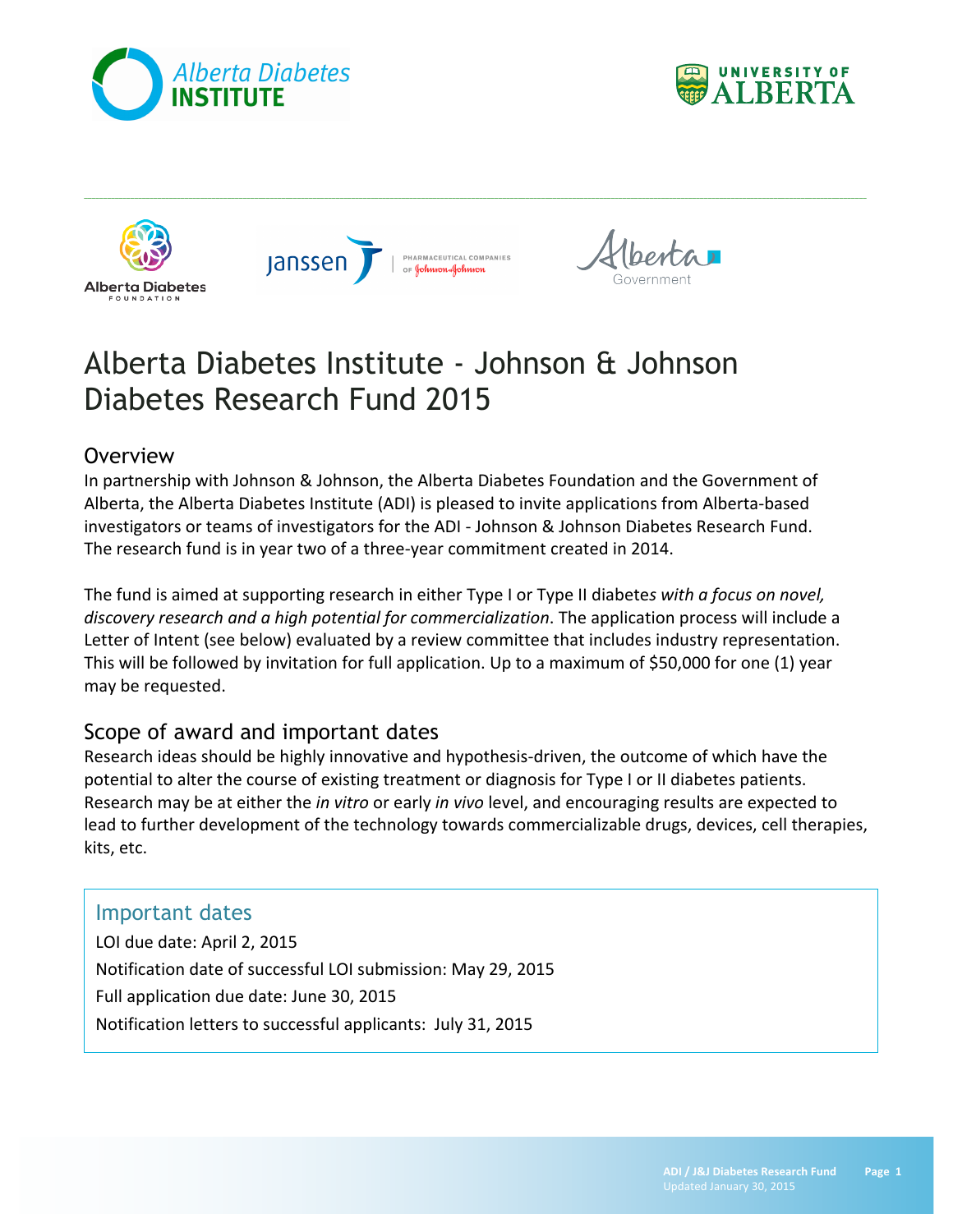# Eligibility and conditions

- Full-time faculty appointees of any Alberta-based post-secondary institution can act as principal or co-applicant.
- Researchers can be a principal applicant for one application and co-investigator on one additional application. If they are not a principal applicant, they may be co-investigator on a maximum of two applications.

## Letter of Intent guidelines

Applicants must submit a Letter of Intent (LOI) that will be competitively evaluated by a review committee based on scientific merit and relevance to the goals of the ADI/J&J fund. The LOI must not exceed **two (2) pages** excluding references, tables and figures. The LOI should be written with typeface no smaller than 12 pt font and should include the following information:

- 1. Name of applicant and co-applicant(s) (if any)
- 2. Applicant(s) institution(s)
- 3. Project title
- 4. Background
- 5. Proposed research and its novelty
- 6. How the research addresses an important and unmet need for diabetes patients
- 7. Methodology overview
- 8. Budget outline

*Note:* Not more that 50% of requested funds can be used for salaries of technical personnel or trainees working directly on the project. Additionally, not more than \$5,000 can be used for equipment expenditures. Administrative overhead costs, which are incidental expenses like protocol approvals, special training, packaging/shipping, set up costs, etc. that are directly related to the project are also allowable expenses.

#### The deadline for submission of the LOI is noon on April 2, 2015.

Please submit this by email (preferably in PDF format) to Rosemarie Henley, ADI rhenley@ualberta.ca

## Full proposal

For those successful in proceeding to the full application stage, invitations will be sent out May 29, 2015. Instructions for submitting full proposals will be given at that time.

## Non-confidentiality, non-disclosure and intellectual property (IP) protection

Letters of intent will be accepted solely on a non-confidential basis, and should not contain any Applicant or third party confidential information. Information pertaining to letters of intent and subsequent full proposals will not be disclosed beyond the review committee. The Terms of Reference for the ADI/J&J award stipulate that any data generated using these funds will be evaluated by the review committee for commercial potential prior to any dissemination (publications, conferences, media etc.). This ensures that IP will be appropriately protected prior to results being disclosed.